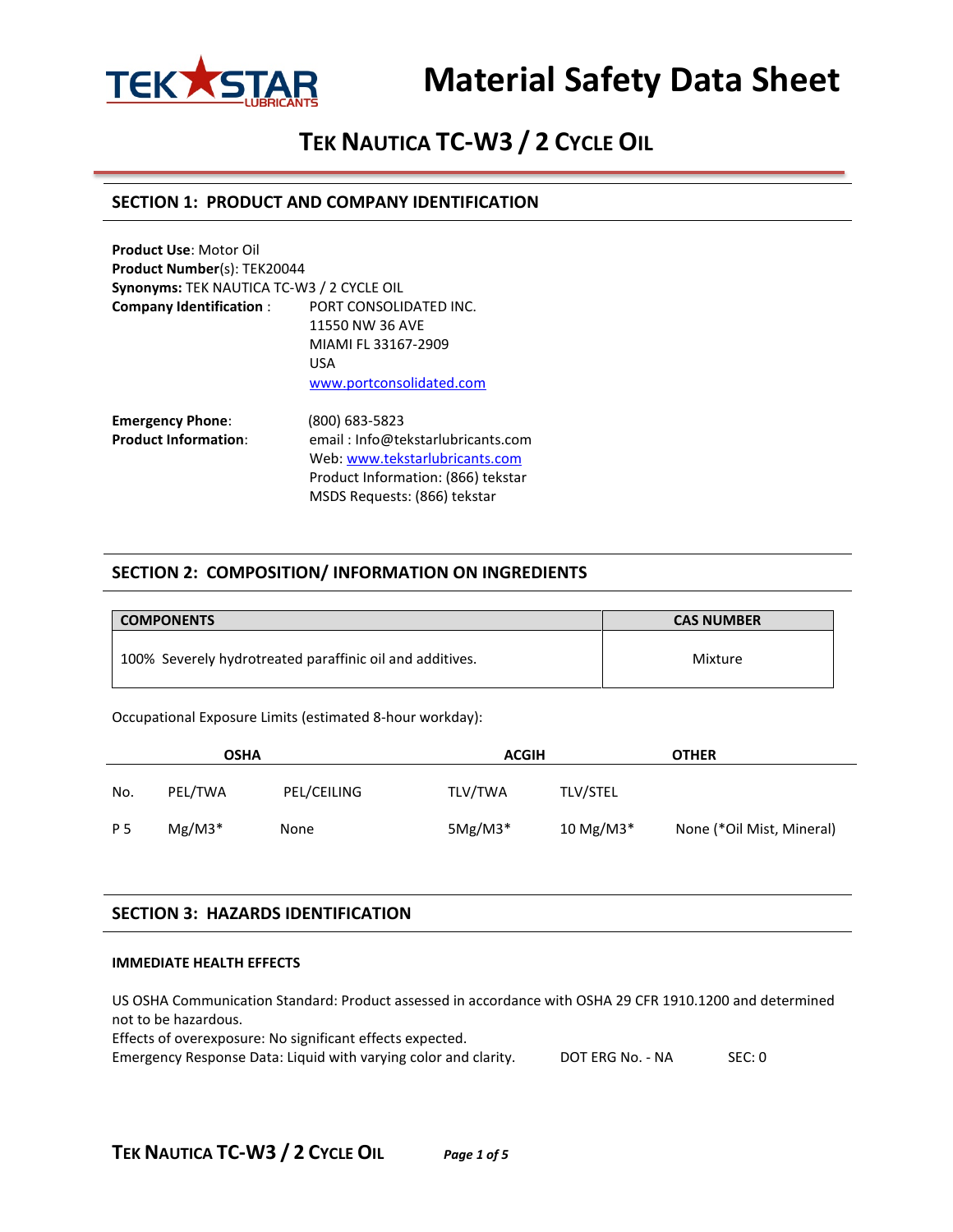

# **TEK NAUTICA TC-W3 / 2 CYCLE OIL**

### **SECTION 4: FIRST AID MEASURES**

**Eye:** Flush with water for 15 minutes while holding eyelids open. If irritation persists, get medical attention. **Skin:** Remove contaminated clothing and wipe excess off. Wash with soap and water or a waterless hand cleaner followed by soap and water. If irritation occurs, get medical attention.

**Ingestion:** Do not induce vomiting. In general no treatment is necessary unless large quantities of product are ingested. However, get medical attention.

**Inhalation:** If overcome by vapor remove victim to fresh air; administer oxygen if breathing is difficult. Get medical attention.

**Note to Physicians:** Treat symptomatically.

### **SECTION 5: FIRE FIGHTING MEASURES**

#### **Extinguishing Media:**

Use water fog, foam, dry chemical or CO2. Do not use a direct stream of water. Product will float and be reignited on surface of water.

#### **Special Fire Fighting Procedures and Precautions:**

Material will not burn unless preheated. Do not enter confined fire-space without full bunker gear (Helmet with face shield, bunker coats, gloves and rubber boots), including a positive-pressure NIOSH-Approved self-contained breathing apparatus. Cool fire exposed containers with water.

#### **SECTION 6: ACCIDENTAL RELEASE MEASURES**

**Spill Management:** May burn although not readily ignitable. Use cautious judgment when cleaning up large spills. \*\*\*Large Spills\*\*\* Wear respirator and protective clothing as appropriate. Shut off source of leak. If safe to do so, dike and contain. Remove with vacuum trucks or pump to storage salvage vessels. Soak up residue with an absorbent such as clay, sand, or other suitable materials; dispose of properly. Flush area with water to remove trace residue.

\*\*\*Small Spills\*\*\* Take up with an absorbent material and dispose of properly.

**Reporting:** Report spills to local authorities as appropriate or required.

## *SECTION 7: HANDLING AND STORAGE*

**Handling:** The health effects noted below are consistent with requirements under the OSHA Hazard Communication Standard (29 CFR 1910.1200).

Eye Contact: Lubricating oils are general considered no more than minimally irritating to the eyes. Skin Contact: Lubricating oils are generally considered no more than mildly irritating to the skin. Prolonged and repeated contact may result in various skin disorders such as Dermatitis, Folliculitis or Oil Acne. Inhalation: Inhalation of vapor (generated at high temperatures only) or oil mist from this product may result in mild irritation of the upper respiratory tract.

Ingestion: Lubricating oils are generally considered no more than slightly toxic if swallowed. Signed and symptoms: Irritation as noted above.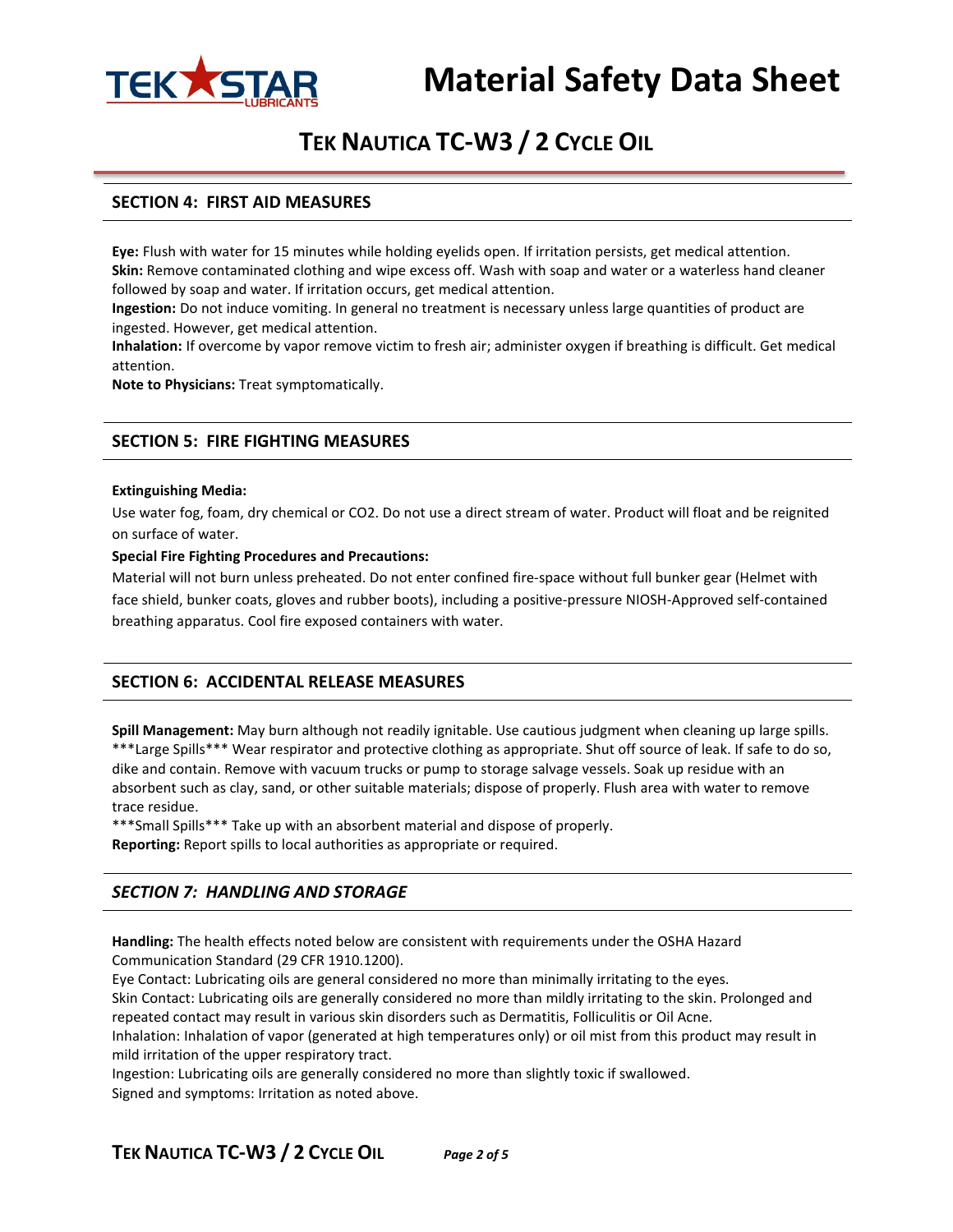

# **TEK NAUTICA TC-W3 / 2 CYCLE OIL**

Aggravated Medical Conditions: Preexisting skin and respiratory disorders may be aggravated by exposure to this product.

The International Agency For Cancer Research has determined there is sufficient evidence for the carcinogenicity in experimental animals exposed by contact to used motor (crankcase) oil. Handling procedures and safety precautions in the MSDS should be followed to minimize exposure to the product as used lubricating oil in gasoline or diesel fueled internal combustion engines.

**Storage:** Keep container tightly closed. Store in a cool, dry, well-ventilated area. Store only in approved containers.

# **SECTION 8: EXPOSURE CONTROLS/PERSONAL PROTECTION**

Minimize skin contact. Wash with soap and water before eating, drinking, smoking or using toilet facilities. Launder contaminated clothing before reuse,properly dispose of contaminated leather articles, including shoes that cannot be decontaminated. Store in a cool, dry place with adequate ventilation. Keep away from open flames and high temperatures.

Respiratory Protection: If exposure may or does exceed occupational exposure limits (SECTION 2) use a NIOSH-Approved respirator to prevent overexposure. In accord with 29 CFR 1910.134 use either an atmosphere-supplying respirator or an air-purifying respirator for organic vapors and particulate.

Protective clothing:Wear chemical resistant gloves and other protective clothing as required to minimize skin contact. Wear safety goggles to avoid eye contact. Test datafrom published literature and/or glove and clothing manufacturers indicate the best protection is provided by nitrile gloves.

# **SECTION 9: PHYSICAL AND CHEMICAL PROPERTIES**

**Attention: the data below are typical values and do not constitute a specification.**

| Physical state                              | liquid                                 |
|---------------------------------------------|----------------------------------------|
| Odour                                       | hydrocarbon-like                       |
| Boiling point/boiling range                 | (>)356 °F / 180 °C @ 760.00 mmHg       |
| Melting point/range                         | (<)-38 °F / -39 °C                     |
| Flash point                                 | 151 °F / 66 °C Cleveland open cup      |
| Evaporation rate                            | 0.1 butyl acetate= $1$                 |
| Lower explosion limit/Upper explosion limit | $1.0\%$ (V) / 6.0 %(V)                 |
| Vapour pressure                             | 0.200 mmHg @ 68 °F / 20 °C             |
| Density                                     | (Average) 0.8550 g/cm3 @ 68 °F / 20 °C |
| Water solubility                            | insoluble                              |
| Viscosity, kinematic                        | $6.9 \text{ mm2/s}$                    |

## **SECTION 10: STABILITY AND REACTIVITY**

**Stability:** Stable Hazardous Polymerization: Will Not Occur Conditions and Materials to Avoid: Avoid heat, open flames and oxidizing materials.

**Hazardous Decomposition Products:** Thermal decomposition products are highly dependent on the combustion conditions. A complex mixture of airborne solid, liquid, particulate and gases will evolve when this material undergoes pyrolysis or combustion. Carbon monoxide and other unidentified organic compounds may be formed upon combustion.

**TEK NAUTICA TC-W3 / 2 CYCLE OIL** *Page 3 of 5*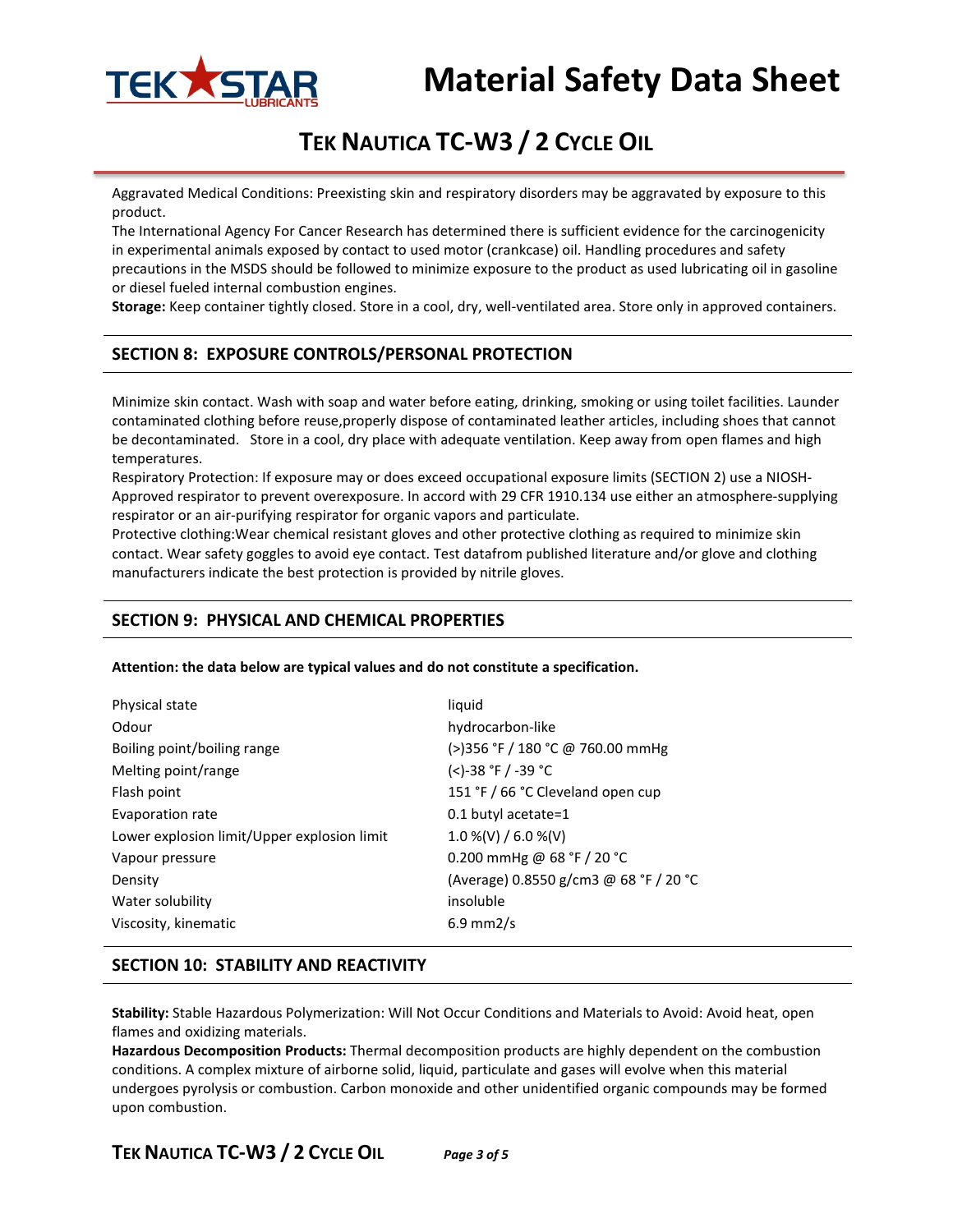

# **TEK NAUTICA TC-W3 / 2 CYCLE OIL**

#### **SECTION 11: TOXICOLOGICAL INFORMATION**

| Dermal LD50                     | $>5.0$ g/kg (Rabbit) | OSHA - Non Toxic | Based on similar material(s) |          |         |
|---------------------------------|----------------------|------------------|------------------------------|----------|---------|
| Oral LD50                       | $>5.0$ g/kg (Rat)    | OSHA - Non Toxic | Based on similar material(s) |          |         |
| Carcinogenicity Classification: |                      | NTP=No           | IARC=Not Reviewed            | ACGIH=No | OSHA=No |

## **SECTION 12: ECOLOGICAL INFORMATION**

This product is classified as an oil under section 311 of the Clean Water Act. Spills entering (A) surface waters of (B) any water courses or sewers entering/leading to surface waters that cause sheen must be reported to the nearest local Environmental Protection Agency Office.

# **SECTION 13: DISPOSAL CONSIDERATIONS**

Product is suitable for burning in an enclosed, controlled burner for fuel value or disposal by supervised incineration. Proper characterization is recommended. The product is suitable for processing by an approved recycling facility or can be disposed of at an appropriate government waste disposal facility. Compliance with all appropriate Federal, State, and Local regulations should be satisfied at time of disposal.

## **SECTION 14: TRANSPORT INFORMATION**

TDG Classification not regulated. Special provisions for transport: Not Applicable. DOT Identification Number: Not Regulated.

## **SECTION 15: REGULATORY INFORMATION**

**U.S. TSCA INVENTORY:** All components of this product are on the US TSCA Inventory.

**Other TSCA Regulations:** None Known

**SARA SECTIONS 301- 304:** This product does not contain greater than 1.0% of any chemical substance on the SARA Extremely Hazardous Substances List.

**SARA SECTION 311/312(Hazard):** This product does not contain any chemical substance on SARA Hazard, Delayed Health Hazard List.

**SARA SECTION 313:** This product does not contain greater than 1.0% (greater than 0.1% for carcinogenic substance) of any chemical (Toxic Chemicals) substances listed under SARA Section 313.

**CERCLA HAZARDOUS SUBSTANCES:** None Known

**FDA APPROVAL:** Not Applicable

**RCRA STATUS:** If discarded in its purchased form, this product would not be a hazardous waste either by listing or by characteristic. Under RCRA it is the responsibility of the product user to determine at the time of disposal, whether a material containing the product or derived from the product should be classified as a hazardous waste.

**TEK NAUTICA TC-W3 / 2 CYCLE OIL** *Page 4 of 5*